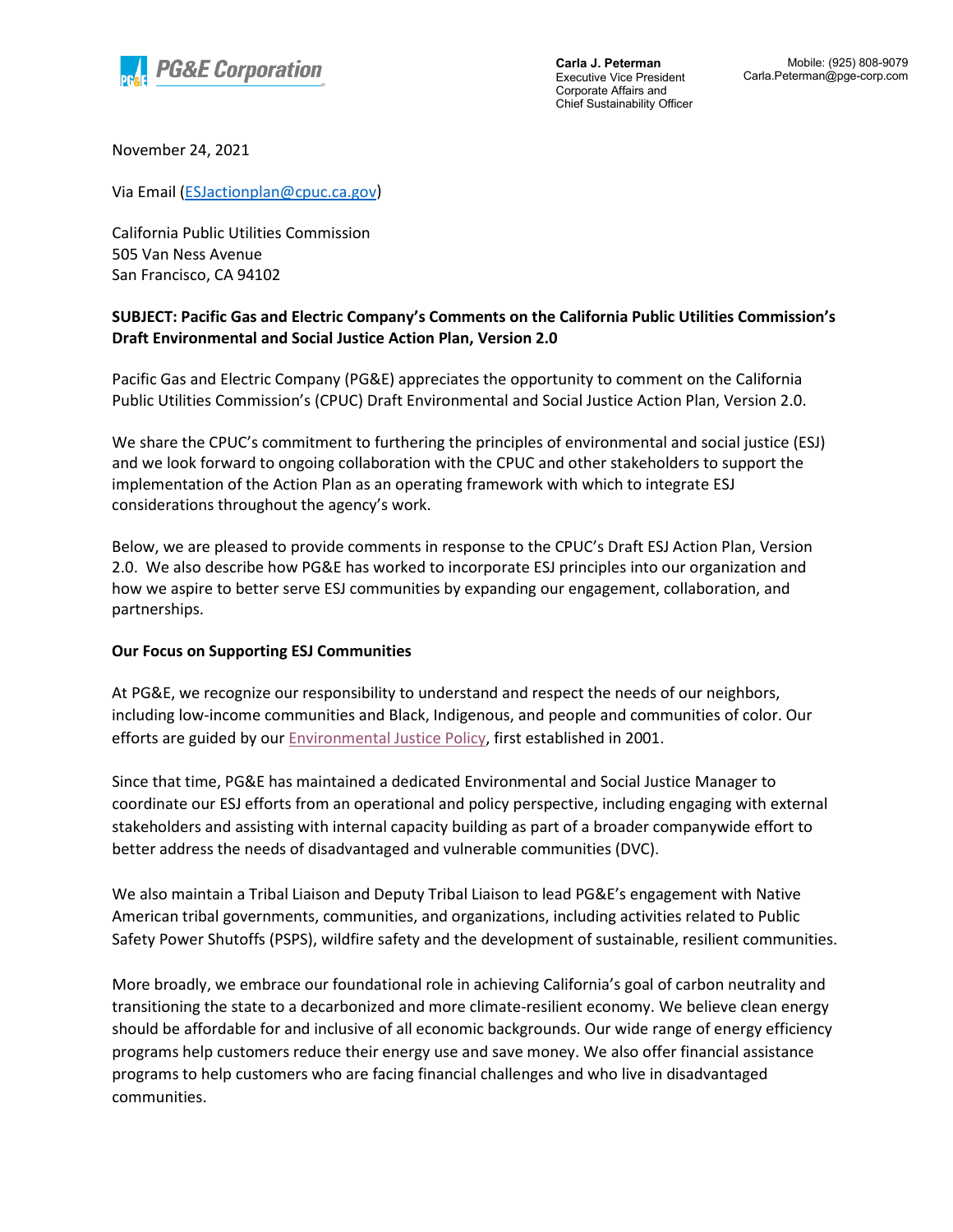

**Carla J. Peterman** Executive Vice President Corporate Affairs and Chief Sustainability Officer

We also understand that some communities face increased challenges and hardship in adapting to changes in the climate. PG&E has taken steps to address system resilience and reliability, as well as engagement with communities, such as through our shareholder-funded Better Together Resilient Communities grant program, which supports community-driven efforts to build climate resilience. As part of the CPUC's Climate Adaptation Order Instituting Rulemaking (OIR), we are conducting a service area-wide assessment of climate vulnerabilities of PG&E's infrastructure, operations, and services. Part of this assessment will include direct outreach with DVCs to seek feedback about potential climate adaptation mitigation measures and needs.

To keep up with the rapid transformation of the energy industry, we are also focused on developing a workforce with the skills and expertise to operate our business safely, while also meeting the needs of our customers. PG&E's PowerPathway™ program continues to play a central role in our workforce development strategy and targets those who are out of work or under-employed and has a strong focus on enhancing opportunities for women and those who have served in the military.

PG&E also has a long history of support for supplier diversity and, last year, we spent \$3.88 billion—or 38.9% of our total expenditures—with diverse suppliers, the highest spend in the 40-year history of our supplier diversity program. PG&E's program includes a focus on capacity building to support the growth and development of small businesses and supports the competitive success of diverse businesses. PG&E also engages community-based organizations (CBOs) and advocacy group partners to provide educational opportunities that complement our technical assistance program objectives.

We recently adopted [a Human Rights Policy](https://www.pgecorp.com/corp_responsibility/reports/2021/pe04_diversity.html#human_rights) in furtherance of our commitment to conduct our business in a manner that respects the human rights of all. In addition, to strengthen our efforts, we are working to develop a broader ESJ Framework for PG&E, with input from ESJ stakeholders and reflecting the ESJ principles established by the CPUC and other state and federal agencies. This includes an enhanced effort to integrate ESJ considerations into PG&E's planning, operations, and community engagement. It also includes a renewed focus on building internal capacity and competency to enable PG&E to better serve ESJ and disadvantaged communities, including Native American communities.

## **Comments on the CPUC's Draft ESJ Action Plan, Version 2.0**

PG&E commends the CPUC for its efforts related to the ESJ Action Plan and for taking a continuous improvement approach with vulnerable populations and ESJ communities. Among other areas, we support the CPUC's goals to provide resources to ESJ communities and organizations to support collaborative community engagement, including expanded technical assistance and direct grants (Goal 1). As proposed, direct grants from the CPUC to CBOs will help facilitate greater community engagement and collaboration with smaller organizations in ESJ communities, and complement efforts already in place by investor-owned utilities (IOU), including PG&E.

We also support the CPUC's goals to increase engagement with Native American Tribes, populations with access and functional needs (AFN), and ESJ community-based stakeholders to continue to move beyond outreach and public participation to collaborative community engagement, and to encourage